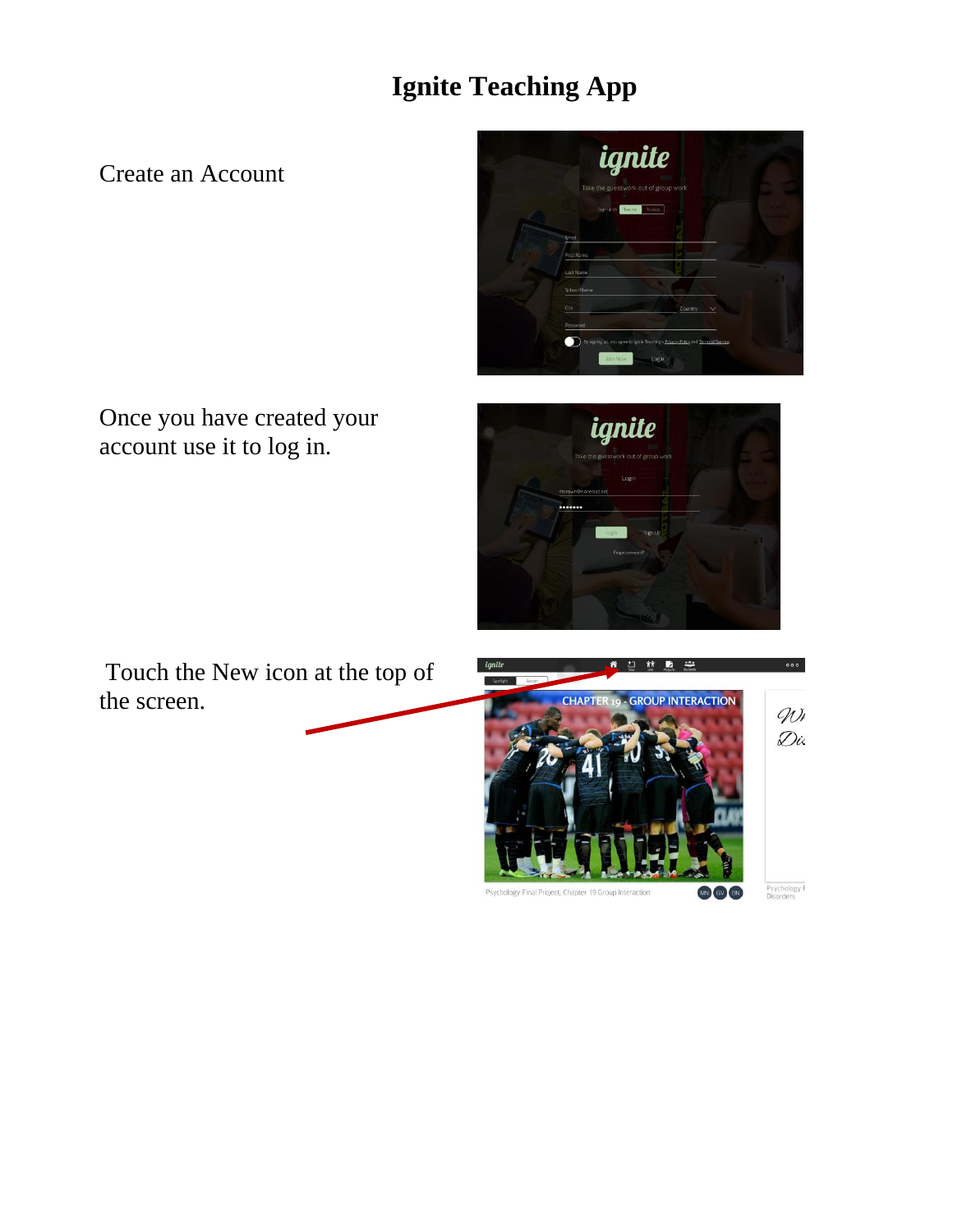Give your project a title and the email address to which you will submit it.

(for today it will be yours)

Students would enter their teacher's email address.



zn0a5v

Share this join code with your group member(s).

Group members, after logging in will touch Join

Group members enter the join code on this page.

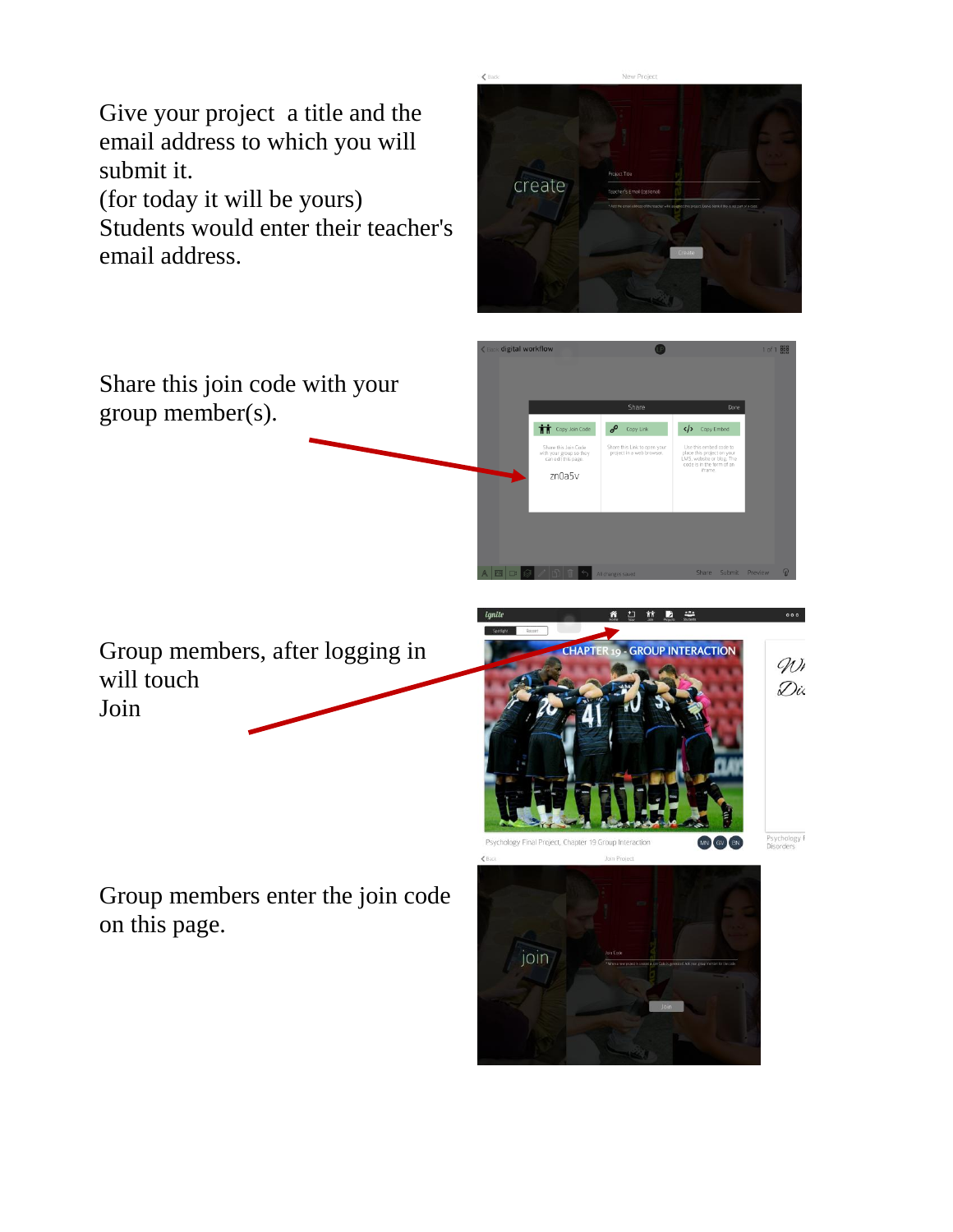All members will see this blank canvas.

New pages can be added, you can work on separate pages simultaneously. You are locked out of a page another is working on until 10 seconds after they have stopped. Then you will be unlocked and able to work on that page.

Note the tools on the bottom left of each page.

When the project is completed, touch preview, then submit on the bottom right.

Ignite Teaching can be accessed at home or school on iPads.

When you log in as a teacher touch students.

This displays a list of all of your student's projects.

The graph icon will show the analytics of each project.